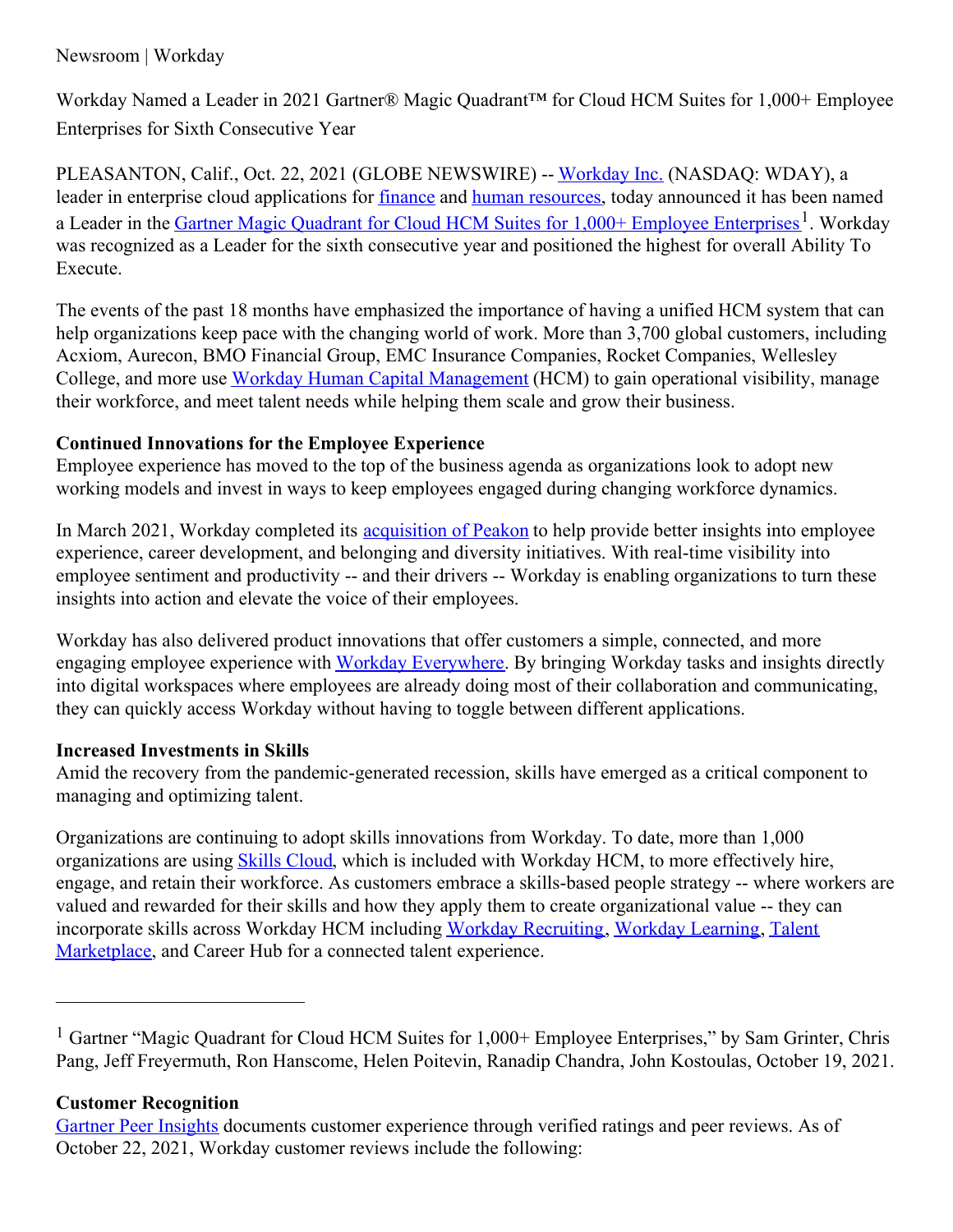- "Our priority for our HCM solution is one that can pull our people-centric data into one place, allowing us full visibility across the various journeys of our team members. Workday allows us to better understand, attract, and retain so we can maximize the talents of our team. With Workday's flexibility in configuration...we can pivot and shift as quickly as needed in our ever-changing workspace." — Infrastructure and Operations, Finance [read full [review](https://www.gartner.com/reviews/market/cloud-hcm-suites-for-1000-employees/vendor/workday-hcm/product/workday-hcm/review/view/3567722)]
- "Workday HCM is a comprehensive...platform for all HR-related needs...including hiring, onboarding, payroll, performance, benefits, leave management, and core HR modules, which makes it easy for [the] human resource team. This tool allows lots of customization...and the user interface is intuitive...ability to integrate with other tools is easy." — Sourcing, [Procurement,](https://www.gartner.com/reviews/market/cloud-hcm-suites-for-1000-employees/vendor/workday-hcm/product/workday-hcm/review/view/3714572) and Vendor Management [read full review]
- "Workday Human Capital Management is...one complete package with excellent features that are all merged in a single place. It connects your organization's needs and helps you manage and deliver the best for better performance and positive growth." — [Infrastructure](https://www.gartner.com/reviews/market/cloud-hcm-suites-for-1000-employees/vendor/workday-hcm/product/workday-hcm/review/view/3472462) and Operations, Services [read full review]

## **Comment on the News**

"The pandemic has brought to light the investments organizations need to make in their people – whether it's creating engaging employee experiences, shifting to skills-based people strategies, or providing employees with the tools needed to learn and grow," said David Somers, group general manager, office of the chief human resource officer, Workday. "With Workday HCM, customers have an industry-leading, unified system that gives them a holistic view of their people so they can be agile and respond to the evolving requirements of the new world of work, including keeping a pulse on employee experience and attracting and retaining the best talent."

#### **Additional Information**

- Read the blog, "Workday Named a Leader in the 2021 Gartner® Magic Quadrant**™** for Cloud HCM Suites for 1,000+ Employee [Enterprises,"](https://blog.workday.com/en-us/2021/workday-leader-2021-gartner-magic-quadrant-cloud-hcm-suites-employee-enterprises.html) by David Somers, group general manager, office of the chief human resource officer, Workday.
- Read a complimentary copy of the Gartner report on the Workday [website](https://forms.workday.com/en-us/reports/report-gartner-hcm-magic-quadrant/form.html?step=step1_default).

## **Gartner Disclaimer**

Gartner does not endorse any vendor, product or service depicted in its research publications, and does not advise technology users to select only those vendors with the highest ratings or other designation. Gartner research publications consist of the opinions of Gartner's research organization and should not be construed as statements of fact. Gartner disclaims all warranties, expressed or implied, with respect to this research, including any warranties of merchantability or fitness for a particular purpose.

Gartner Peer Insights reviews constitute the subjective opinions of individual end users based on their own experiences and do not represent the views of Gartner or its affiliates.

## **About Workday**

[Workday](https://www.workday.com/) is a leading provider of enterprise cloud applications for <u>[finance](https://www.workday.com/en-us/products/financial-management/overview.html)</u> and human [resources](https://www.workday.com/en-us/products/human-capital-management/overview.html), helping customers adapt and thrive in a changing world. Workday applications for financial management, human resources, planning, spend management, and analytics have been adopted by thousands of organizations around the world and across industries — from medium-sized businesses to more than 50% of the *Fortune* 500. For more information about Workday, visit [workday.com](https://www.workday.com/).

© 2021. Workday, Inc. All rights reserved. Workday and the Workday logo are registered trademarks of